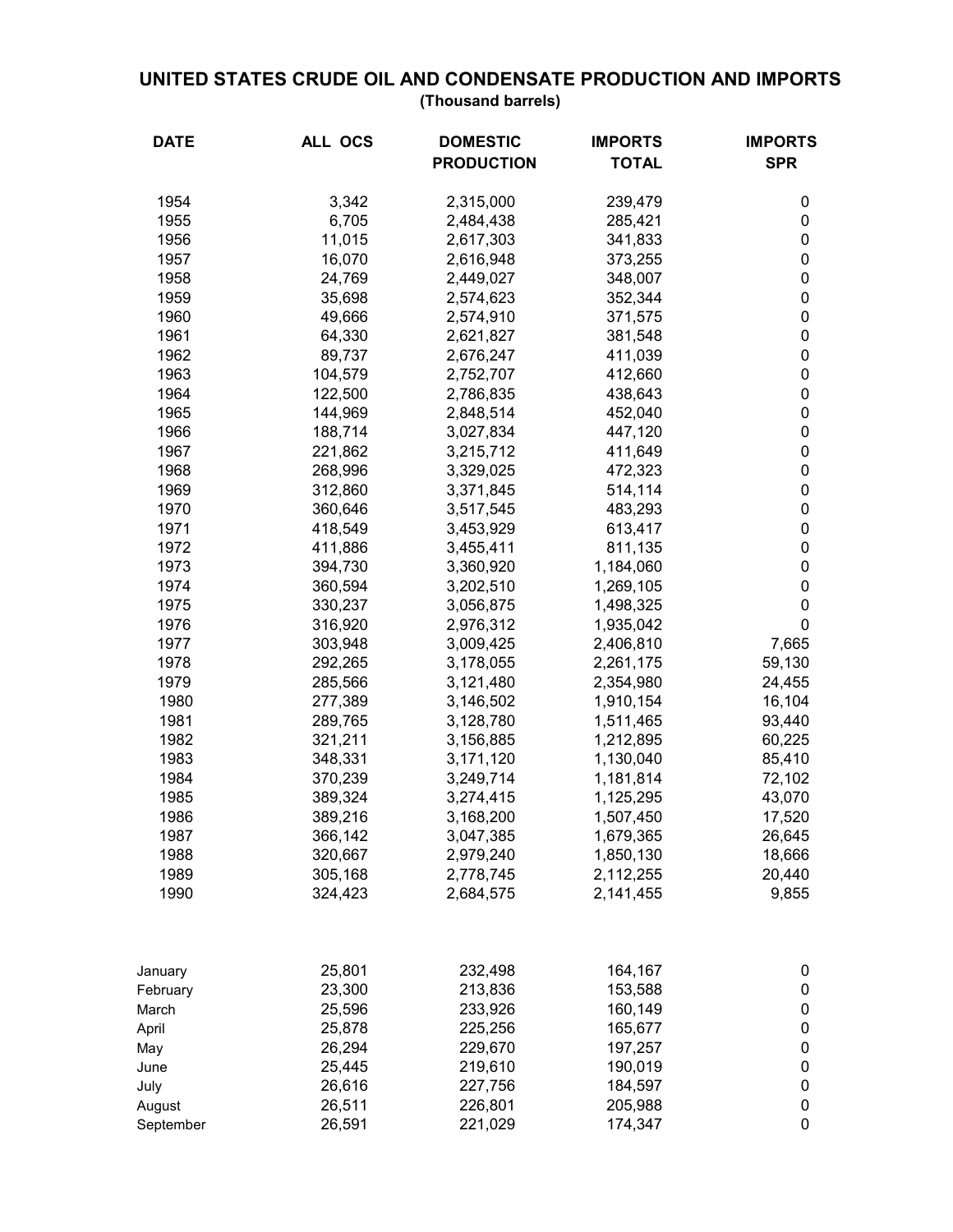| October<br>November    | 28,464<br>26,564  | 230,557<br>219,833   | 176,182<br>165,853   | 0<br>0      |
|------------------------|-------------------|----------------------|----------------------|-------------|
| December               | 28,632            | 226,267              | 172,508              | $\pmb{0}$   |
| 1991 Total             | 315,693           | 2,707,039            | 2,110,332            | $\mathbf 0$ |
| January                | 31,017            | 228,253              | 182,424              | 0           |
| February               | 28,906            | 213,813              | 145,966              | $\pmb{0}$   |
| March                  | 31,203            | 226,776              | 164,876              | $\pmb{0}$   |
| April                  | 29,737            | 218,721              | 183,391              | $\pmb{0}$   |
| May                    | 29,043            | 220,400              | 186,766              | 0           |
| June                   | 28,273            | 214,155              | 179,569              | 1,008       |
| July                   | 31,608            | 219,969              | 210,673              | $\pmb{0}$   |
| August<br>September    | 27,008<br>26,854  | 214,779<br>210,571   | 199,594<br>185,675   | 571<br>494  |
| October                | 30,557            | 219,009              | 206,042              | 1,521       |
| November               | 29,788            | 210,797              | 183,635              | 0           |
| December               | 29,730            | 220,882              | 183,733              | 0           |
| 1992 Total             | 353,726           | 2,618,125            | 2,212,344            | 3,594       |
|                        |                   |                      |                      |             |
| January                | 30,529            | 217,235              | 195,059              | 0           |
| February<br>March      | 27,265<br>29,954  | 194,804<br>216,258   | 172,358<br>200,918   | 0<br>998    |
| April                  | 28,986            | 206,919              | 197,588              | 3,356       |
| May                    | 31,174            | 211,830              | 203,007              | 0           |
| June                   | 30,287            | 202,678              | 215,255              | $\pmb{0}$   |
| July                   | 31,444            | 206,259              | 225,110              | $\pmb{0}$   |
| August                 | 30,867            | 208,686              | 205,041              | 0           |
| September              | 30,242            | 201,327              | 195,731              | 1,013       |
| October                | 30,722            | 211,297              | 222,624              | 0           |
| November               | 29,940            | 206,653              | 206,758              | $\pmb{0}$   |
| December<br>1993 Total | 31,266<br>362,676 | 211,987<br>2,495,933 | 211,966<br>2,451,415 | 0<br>5,367  |
|                        |                   |                      |                      |             |
| January                | 30,021            | 210,092              | 184,792              | 0           |
| February               | 27,762            | 188,874              | 176,774              | 0           |
| March                  | 29,875            | 208,288              | 194,613              | 3,063       |
| April                  | 28,803            | 199,029              | 207,188              | 923         |
| May                    | 30,130<br>29,731  | 206,408              | 222,043              | 0<br>499    |
| June<br>July           | 31,794            | 197,009<br>202,352   | 220,230<br>243,878   | 0           |
| August                 | 31,697            | 202,947              | 233,366              | $\pmb{0}$   |
| September              | 31,836            | 196,516              | 231,672              | $\pmb{0}$   |
| October                | 32,662            | 203,931              | 216,792              | $\pmb{0}$   |
| November               | 31,261            | 196,262              | 205,899              | $\pmb{0}$   |
| December               | 33,902            | 207,273              | 222,973              | 0           |
| 1994 Total             | 369,474           | 2,418,981            | 2,560,220            | 4,485       |
| January                | 34,194            | 204,489              | 201,581              | 0           |
| February               | 31,561            | 187,687              | 183,815              | 0           |
| March                  | 34,285            | 204,790              | 229,671              | 0           |
| April                  | 33,186            | 196,823              | 212,177              | $\pmb{0}$   |
| May                    | 35,808            | 203,725              | 227,969              | 0           |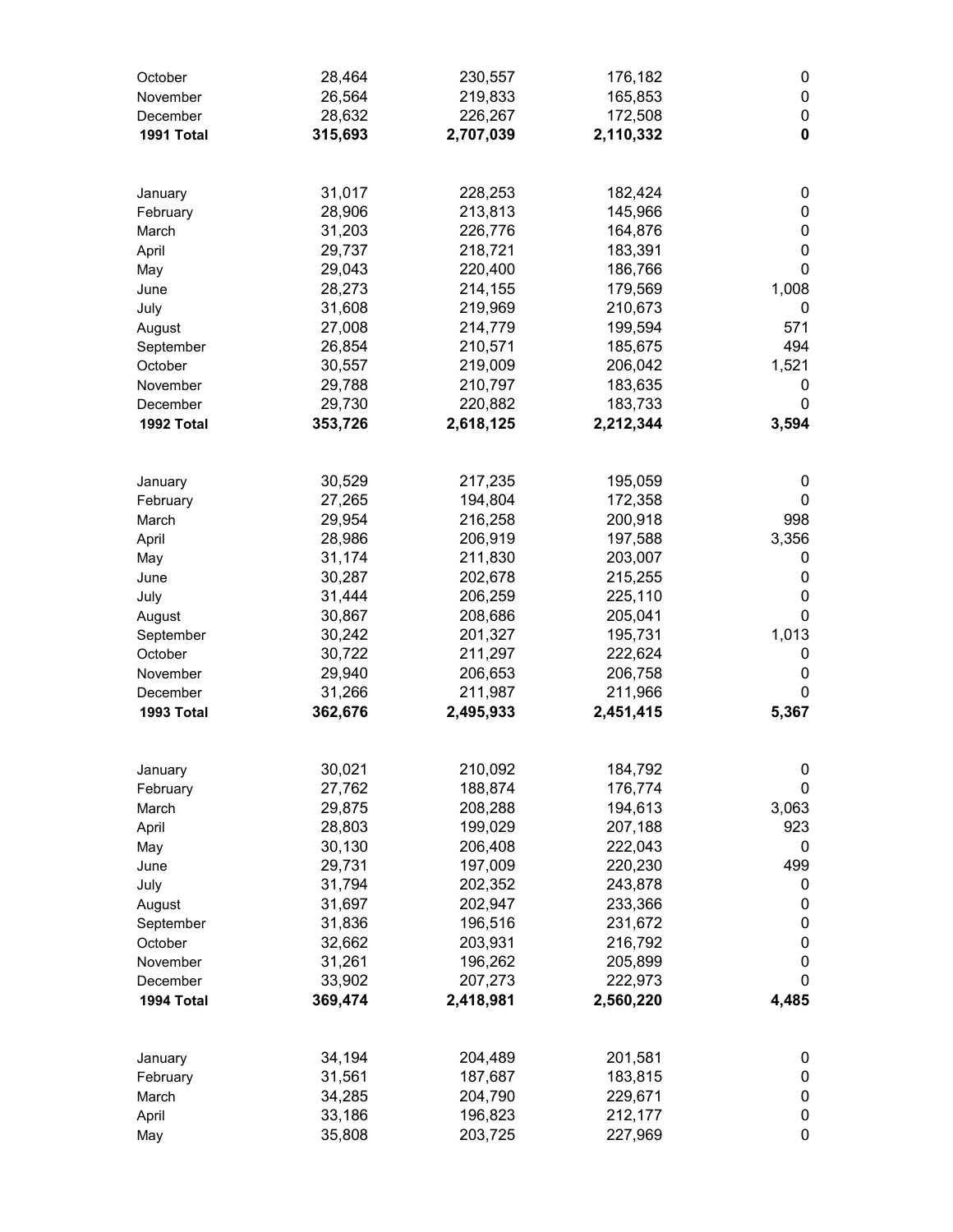| June                 | 34,976           | 196,199            | 238,695            | 0           |
|----------------------|------------------|--------------------|--------------------|-------------|
| July                 | 36,166           | 199,930            | 225,227            | 0           |
| August               | 33,154           | 200,334            | 229,858            | 0           |
| September            | 34,677           | 191,387            | 241,234            | 0           |
| October              | 29,306           | 199,303            | 219,316            | 0           |
| November             | 35,150           | 196,622            | 218,077            | 0           |
| December             | 36,409           | 202,115            | 215,069            | 0           |
| 1995 Total           | 408,875          | 2,383,404          | 2,642,689          | $\mathbf 0$ |
|                      |                  |                    |                    |             |
|                      |                  |                    |                    |             |
| January              | 35,899           | 201,330            | 225,053            | 0           |
| February             | 34,029           | 189,961            | 190,041            | 0           |
| March                | 36,177           | 201,982            | 221,210            | 0           |
| April                | 35,445           | 194,371            | 219,466            | 0           |
| May                  | 36,851           | 199,741            | 248,909            | 0           |
| June                 | 36,058           | 195,054            | 238,747            | 0           |
| July                 | 36,807           | 197,885            | 240,889            | 0           |
| August               | 37,134           | 198,060            | 248,611            | 0           |
| September            | 36,629           | 195,105            | 219,999            | 0           |
| October              | 37,159           | 201,198            | 238,180            | 0           |
| November             | 36,171           | 193,958            | 220,314            | 0           |
| December             | 39,644           | 199,890            | 226,968            | 0           |
| 1996 Total           | 438,004          | 2,368,535          | 2,738,387          | $\mathbf 0$ |
|                      |                  |                    |                    |             |
| January              | 38,424           | 197,982            | 229,180            | 0           |
| February             | 37,577           | 182,394            | 206,749            | 0           |
| March                | 41,646           | 200,563            | 237,604            | 0           |
| April                | 39,903           | 194,487            | 234,296            | 0           |
| May                  | 39,970           | 198,423            | 256,640            | 0           |
| June                 | 38,821           | 190,242            | 252,078            | 0           |
| July                 | 39,424           | 195,800            | 246,090            | 0<br>0      |
| August               | 40,025<br>38,725 | 194,747<br>191,629 | 258,312<br>256,121 | 0           |
| September<br>October | 41,359           | 199,484            | 264,847            | 0           |
| November             | 40,060           | 193,494            | 243,219            | $\mathbf 0$ |
| December             | 42,841           | 200,736            | 233,289            | 0           |
| 1997 Total           | 478,775          | 2,339,981          | 2,918,425          | 0           |
|                      |                  |                    |                    |             |
| January              | 38,846           | 199,582            | 253,743            | 0           |
| February             | 37,908           | 183,072            | 217,553            | 0           |
| March                | 42,144           | 200,429            | 247,669            | 0           |
| April                | 40,796           | 194,525            | 255,698            | 0           |
| May                  | 33,603           | 197,904            | 277,677            | 0           |
| June                 | 40,976           | 188,691            | 261,753            | 0           |
| July                 | 42,572           | 195,982            | 288,574            | 0           |
| August               | 41,997           | 194,556            | 283,436            | 0           |
| September            | 35,401           | 182,065            | 251,752            | $\pmb{0}$   |
| October              | 42,128           | 190,706            | 262,181            | $\pmb{0}$   |
| November             | 39,801           | 182,161            | 264,635            | 0           |
| December             | 40,483           | 184,090            | 256,120            | 0           |
| 1998 Total           | 476,655          | 2,293,763          | 3,120,791          | $\mathbf 0$ |
|                      |                  |                    |                    |             |
| January              | 41,364           | 184,588            | 257,543            | 0           |
|                      |                  |                    |                    |             |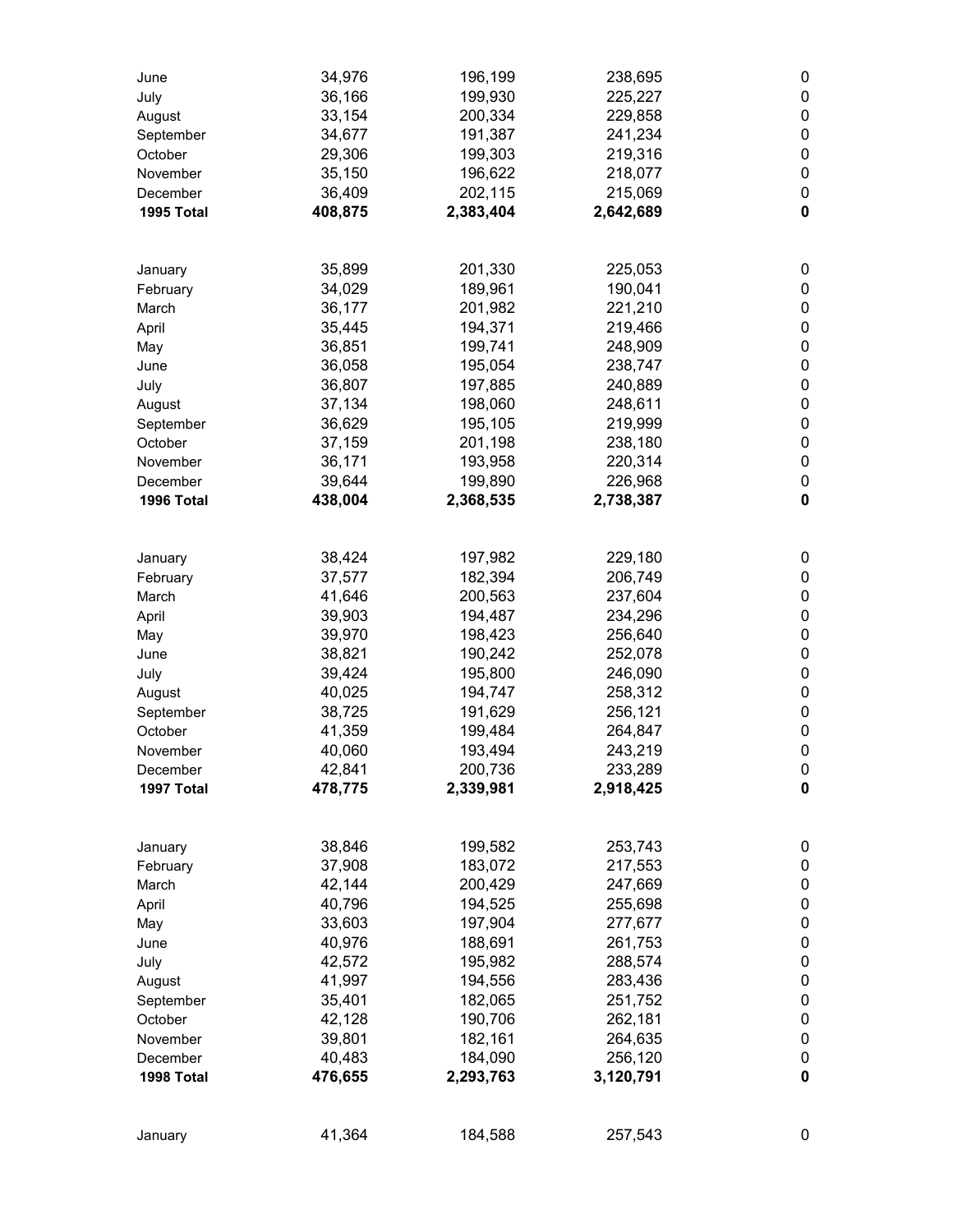| February   | 37,844  | 167,544   | 234,842   | 0              |
|------------|---------|-----------|-----------|----------------|
| March      | 43,361  | 187,490   | 271,481   |                |
| April      | 43,078  | 179,301   | 272,410   | $\pmb{0}$      |
| May        | 36,379  | 185,523   | 272,977   |                |
| June       | 43,131  | 176,412   | 258,026   | 0              |
| July       | 45,188  | 182,071   | 285,890   | 0              |
| August     | 45,667  | 183,269   | 269,193   | 0              |
| September  | 44,700  | 174,599   | 253,571   | 520            |
| October    | 44,668  | 182,229   | 261,069   | 539            |
| November   | 43,704  | 176,847   | 245,057   | 499            |
| December   | 44,233  | 182,879   | 250,317   | 507            |
| 1999 Total | 513,318 | 2,162,752 | 3,132,376 | 2,065          |
|            |         |           |           |                |
|            |         |           |           |                |
| January    | 43,953  | 180,821   | 239,209   | 84             |
| February   | 42,028  | 170,779   | 234,296   | 496            |
| March      | 47,297  | 182,055   | 268,497   | 0              |
| April      | 44,689  | 175,510   | 272,641   | 0              |
| May        | 47,497  | 180,931   | 276,286   | 0              |
| June       | 46,783  | 174,732   | 283,182   | 475            |
| July       | 47,373  | 179,546   | 288,451   | 475            |
| August     | 48,199  | 180,209   | 305,610   | 0              |
| September  | 46,613  | 173,010   | 278,438   | 0              |
| October    | 48,271  | 180,412   | 278,881   | 980            |
| November   | 46,858  | 176,035   | 260,737   | 496            |
| December   | 48,681  | 181,022   | 285,029   | 0              |
| 2000 Total | 558,242 | 2,135,062 | 3,271,257 | 3,006          |
|            |         |           |           |                |
| January    | 48,658  | 180,905   | 271,539   | 995            |
| February   | 42,772  | 163,529   | 237,540   | 0              |
| March      | 49,380  | 182,203   | 293,336   | 454            |
| April      | 47,822  | 175,615   | 294,621   | 0              |
| May        | 50,628  | 181,638   | 298,387   | 919            |
| June       | 48,465  | 173,971   | 267,043   | 0              |
| July       | 50,378  | 180,000   | 291,110   | 464            |
| August     | 49,997  | 180,509   | 281,864   | 0              |
| September  | 49,502  | 174,858   | 271,605   | $\overline{c}$ |
| October    | 51,326  | 180,159   | 281,375   | $\pmb{0}$      |
| November   | 50,366  | 178,390   | 274,411   | 524            |
| December   | 52,294  | 184,402   | 271,607   | 556            |
| 2001 Total | 591,588 | 2,136,179 | 3,334,438 | 3,914          |
|            |         |           |           |                |
| January    | 50,980  | 181,275   | 269,965   | 1,026          |
| February   | 46,298  | 164,398   | 245,094   | 1,649          |
|            |         |           | 272,781   |                |
| March      | 51,847  | 182,387   |           | 0              |
| April      | 50,477  | 175,761   | 279,024   | 0              |
| May        | 54,529  | 183,635   | 289,026   | 500            |
| June       | 53,233  | 177,460   | 279,718   | 502            |
| July       | 53,754  | 178,879   | 284,708   | 0              |
| August     | 53,908  | 180,148   | 295,874   | 0              |
| September  | 43,483  | 162,342   | 263,909   | 0              |
| October    | 41,011  | 166,263   | 295,480   | 0              |
| November   | 47,760  | 167,899   | 289,623   | 1,030          |
| December   | 50,314  | 176,677   | 270,973   | 1,060          |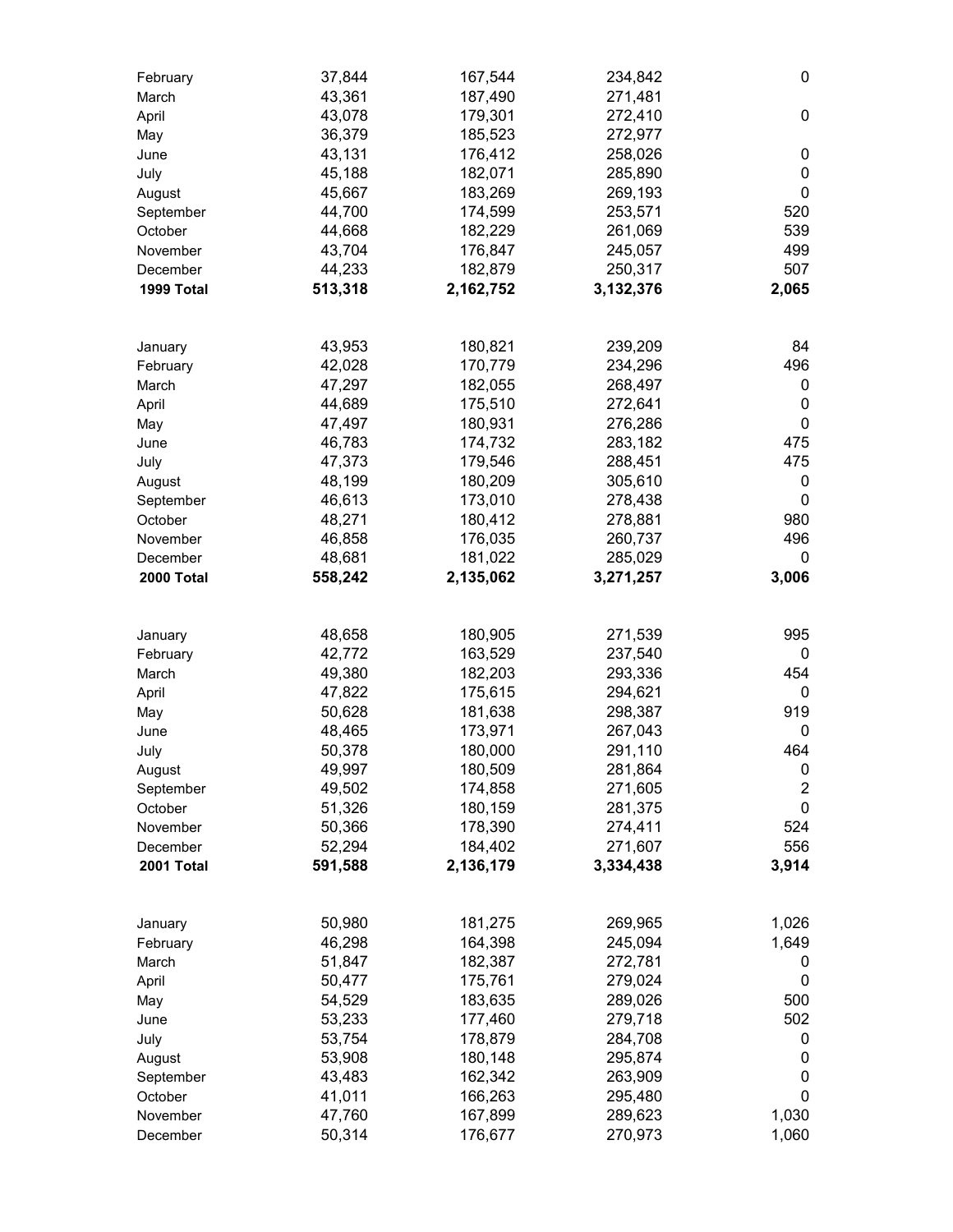| 2002 Total | 597,594 | 2,097,124 | 3,336,175 | 5,767            |
|------------|---------|-----------|-----------|------------------|
|            |         |           |           |                  |
| January    | 52,036  | 179,328   | 267,623   | 0                |
| February   | 47,365  | 162,136   | 237,278   | 0                |
| March      | 52,331  | 180,314   | 285,994   | $\pmb{0}$        |
| April      | 50,889  | 173,218   | 297,835   | $\pmb{0}$        |
| May        | 52,104  | 177,733   | 314,748   | $\pmb{0}$        |
| June       | 49,887  | 171,028   | 301,151   | $\pmb{0}$        |
| July       | 48,541  | 171,316   | 311,061   | $\pmb{0}$        |
| August     | 50,328  | 173,448   | 310,705   | $\boldsymbol{0}$ |
| September  | 49,602  | 170,504   | 308,615   | $\boldsymbol{0}$ |
| October    | 49,563  | 174,675   | 311,950   | $\mathbf 0$      |
| November   | 47,268  | 166,815   | 280,530   | 638              |
| December   | 49,218  | 172,939   | 300,206   | 109              |
| 2003 Total | 599,132 | 2,073,454 | 3,527,696 | 747              |
|            |         |           |           |                  |
| January    | 49,440  | 172,680   | 289,762   | 496              |
| February   | 46,840  | 161,122   | 270,188   | 2,349            |
| March      | 49,438  | 173,832   | 312,739   | 2,449            |
| April      | 47,600  | 165,795   | 303,443   | 3,630            |
| May        | 49,614  | 171,988   | 324,012   | 2,046            |
| June       | 45,271  | 161,950   | 315,989   | 1,470            |
| July       | 52,200  | 169,188   | 319,253   | 3,100            |
| August     | 51,003  | 165,325   | 324,258   | 3,348            |
| September  | 37,383  | 151,868   | 290,923   | 1,800            |
| October    | 38,823  | 159,851   | 321,222   | 3,565            |
| November   | 44,283  | 161,884   | 307,154   | 2,250            |
| December   | 47,057  | 167,817   | 313,120   | 4,143            |
| 2004 Total | 558,952 | 1,983,300 | 3,692,063 | 30,646           |
|            |         |           |           |                  |
| January    | 48,604  | 168,679   | 309,901   | 1,277            |
| February   | 43,869  | 153,828   | 286,124   | 4,336            |
| March      | 50,806  | 173,637   | 317,497   | 2,902            |
| April      | 49,377  | 166,674   | 323,400   | 0                |
| May        | 52,620  | 172,997   | 322,953   | 1,907            |
| June       | 49,005  | 163,802   | 321,697   | 1,603            |
| July       | 46,948  | 162,444   | 322,526   | 1,048            |
| August     | 44,156  | 161,758   | 274,650   | 416              |
| September  | 16,071  | 126,119   | 274,650   | 0                |
| October    | 23,918  | 140,553   | 292,751   | $\pmb{0}$        |
| November   | 30,913  | 145,100   | 307,852   | 1,019            |
| December   | 38,045  | 154,516   | 309,886   | 238              |
| 2005 Total | 494,332 | 1,890,107 | 3,663,887 | 14,746           |
|            |         |           |           |                  |
| January    | 39,095  | 156,509   | 302,761   | 0                |
| February   | 34,712  | 140,936   | 279,530   | 378              |
| March      | 39,624  | 155,860   | 302,241   | 998              |
| April      | 39,255  | 152,492   | 295,774   | 997              |
| May        | 42,363  | 159,674   | 319,400   | 713              |
| June       | 42,067  | 154,914   | 321,369   | 0                |
| July       | 44,778  | 157,947   | 317,114   | 0                |
| August     | 45,418  | 156,261   | 327,476   | 0                |
| September  | 41,565  | 150,908   | 321,298   | 0                |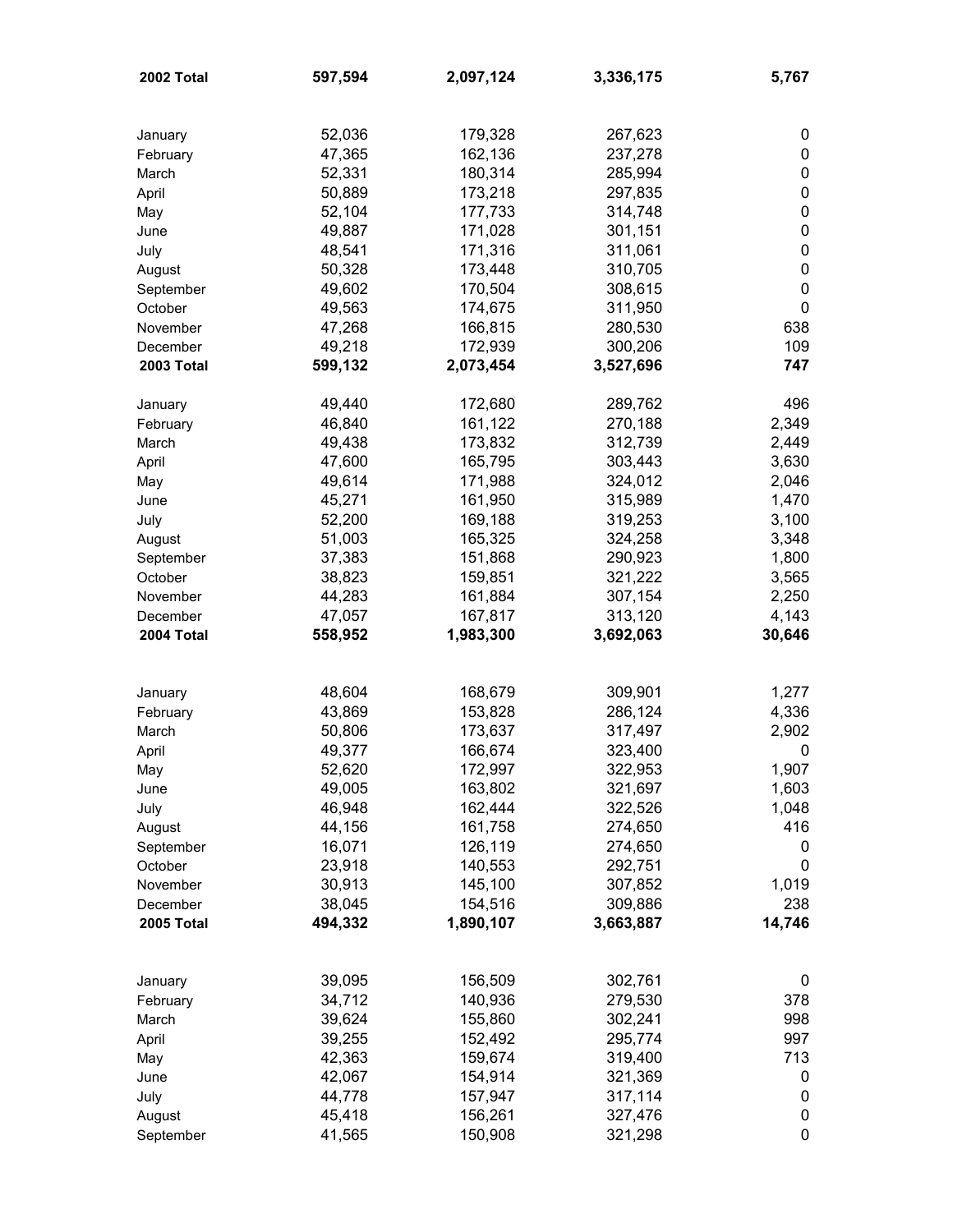| October    | 43,540  | 158,372   | 313,272   | 0           |
|------------|---------|-----------|-----------|-------------|
| November   | 41,991  | 151,952   | 296,627   | $\pmb{0}$   |
| December   | 43,595  | 160,783   | 296,219   | 0           |
| 2006 Total | 498,003 | 1,856,608 | 3,693,081 | 3,086       |
|            |         |           |           |             |
|            |         |           |           |             |
| January    | 43,598  | 158,253   | 316,538   | 0           |
| February   | 38,918  | 143,313   | 252,238   | 0           |
| March      | 41,719  | 158,705   | 321,781   | 546         |
| April      | 42,308  | 155,531   | 304,815   | 0           |
| May        | 44,000  | 161,354   | 320,168   | $\pmb{0}$   |
| June       | 41,181  | 152,178   | 300,437   | $\pmb{0}$   |
| July       | 41,357  | 156,143   | 308,120   | $\pmb{0}$   |
| August     | 41,122  | 154,533   | 319,805   | $\pmb{0}$   |
| September  | 37,495  | 147,065   | 309,200   | $\mathbf 0$ |
| October    | 41,374  | 156,681   | 303,317   | 1,602       |
| November   | 37,572  | 151,094   | 300,115   | 555         |
| December   | 41,949  | 158,393   | 304,870   | 0           |
| 2007 Total | 492,593 | 1,853,243 | 3,661,404 | 2,703       |
|            |         |           |           |             |
|            |         |           |           |             |
| January    | 42,429  | 158,538   | 312,536   | 519         |
| February   | 40,788  | 149,288   | 279,439   | 0           |
| March      | 42,659  | 160,980   | 298,712   | 1,076       |
| April      | 41,326  | 154,704   | 299,373   | 522         |
| May        | 42,230  | 159,555   | 299,584   | 2,899       |
| June       | 41,774  | 154,100   | 300,528   | 1,297       |
| July       | 44,404  | 160,541   | 314,092   | 800         |
| August     | 41,632  | 155,263   | 320,049   | 0           |
| September  | 9,295   | 119,409   | 253,396   | $\pmb{0}$   |
| October    | 26,937  | 146,931   | 312,681   | $\pmb{0}$   |
| November   | 34,674  | 152,609   | 298,309   | $\mathbf 0$ |
| December   | 39,204  | 158,497   | 291,995   | $\mathbf 0$ |
| 2008 Total | 447,352 | 1,830,415 | 3,580,694 | 7,113       |
|            |         |           |           |             |
| January    | 41,809  | 159,420   | 303,136   | 1,019       |
| February   | 38,861  | 146,868   | 254,061   | 958         |
| March      | 43,268  | 161,738   | 290,728   | 6,842       |
| April      | 45,856  | 158,585   | 281,218   | 4,630       |
| May        | 50,038  | 166,899   | 272,716   | 1,600       |
| June       | 48,777  | 158,224   | 274,054   | 2,305       |
| July       | 55,787  | 167,402   | 281,911   | 0           |
| August     | 55,717  | 166,585   | 273,235   | 499         |
| September  | 54,400  | 166,852   | 277,619   | 973         |
| October    | 55,436  | 171,040   | 265,536   | 0           |
| November   | 48,744  | 161,596   | 262,201   | 1,052       |
| December   | 53,916  | 169,032   | 253,260   | 490         |
| 2009 Total | 592,609 | 1,954,241 | 3,289,675 | 20,368      |
|            |         |           |           |             |
| January    | 53,181  | 167,078   | 263,249   | 0           |
| February   | 49,588  | 155,250   | 245,302   | 0           |
| March      | 51,570  | 170,567   | 289,582   | $\pmb{0}$   |
| April      | 46,282  | 161,430   | 291,766   | $\pmb{0}$   |
| May        | 49,524  | 167,024   | 299,304   | $\pmb{0}$   |
| June       | 48,132  | 161,325   | 297,814   | $\pmb{0}$   |
| July       | 46,285  | 164,196   | 307,894   | 0           |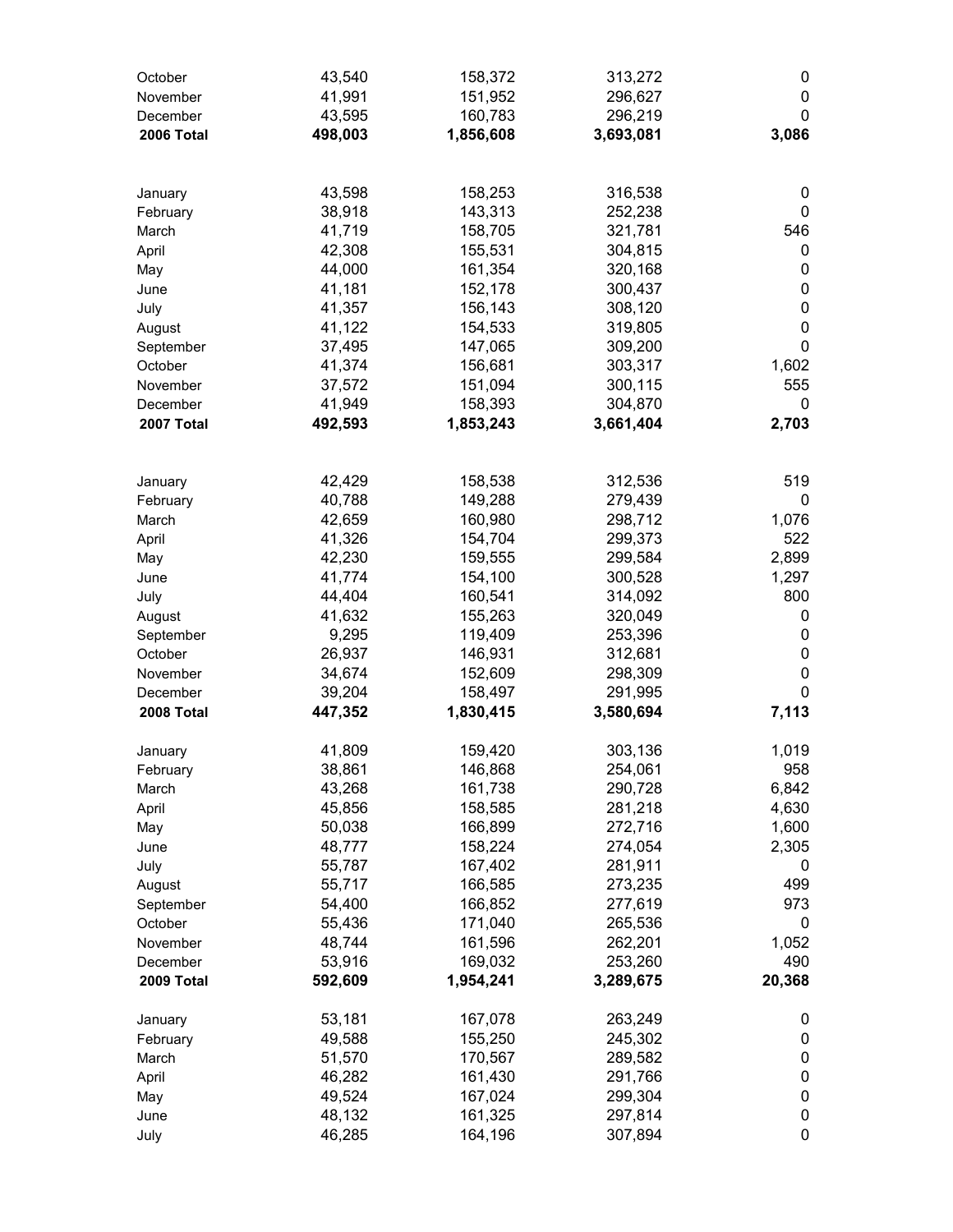| August     | 49,963  | 168,607   | 295,837   | 0           |
|------------|---------|-----------|-----------|-------------|
| September  | 49,343  | 168,233   | 276,863   | 0           |
| October    | 50,294  | 174,182   | 264,726   | 0           |
| November   | 46,145  | 166,981   | 260,966   | 0           |
| December   | 48,027  | 173,579   | 269,553   | 0           |
| 2010 Total | 588,334 | 1,998,452 | 3,362,856 | $\mathbf 0$ |
| January    | 50,048  | 170,115   | 284,678   | 0           |
| February   | 40,999  | 151,003   | 229,140   | 0           |
| March      | 44,779  | 173,763   | 284,677   | 0           |
| April      | 42,093  | 166,440   | 265,167   | 0           |
| May        | 44,266  | 173,880   | 280,840   | 0           |
| June       | 41,446  | 167,264   | 277,050   | 0           |
| July       | 39,294  | 168,226   | 287,563   | 0           |
| August     | 41,108  | 174,883   | 277,006   | 0           |
| September  | 34,363  | 167,058   | 267,410   | 0           |
| October    | 41,717  | 181,710   | 276,125   | 0           |
| November   | 39,835  | 179,247   | 261,729   | 0           |
| December   | 40,571  | 187,155   | 270,037   | 0           |
| 2011 Total | 500,519 | 2,060,744 | 3,261,422 | $\mathbf 0$ |
| January    | 42,150  | 190,462   | 264,348   | 0           |
| February   | 39,948  | 180,955   | 248,296   | 0           |
| March      | 43,419  | 193,843   | 271,888   | 0           |
| April      | 39,161  | 187,385   | 259,077   | 0           |
| May        | 38,611  | 195,415   | 278,720   | 0           |
| June       | 34,963  | 187,949   | 275,790   | 0           |
| July       | 40,464  | 199,032   | 270,061   | 0           |
| August     | 35,619  | 197,240   | 268,600   | 0           |
| September  | 36,895  | 196,673   | 251,431   | 0           |
| October    | 42,786  | 215,015   | 251,338   | 0           |
| November   | 42,824  | 210,714   | 245,487   | 0           |
| December   | 44,104  | 219,452   | 235,719   | 0           |
| 2012 Total | 480,944 | 2,374,135 | 3,120,755 | $\pmb{0}$   |
| January    | 42,861  | 219,175   | 246,629   | 0           |
| February   | 38,291  | 199,592   | 204,191   | 0           |
| March      | 40,446  | 223,109   | 232,398   | 0           |
| April      | 41,639  | 221,345   | 232,807   | $\pmb{0}$   |
| May        | 38,686  | 226,266   | 239,970   | 0           |
| June       | 35,161  | 217,915   | 231,930   | 0           |
| July       | 40,057  | 231,469   | 249,788   | 0           |
| August     | 38,271  | 233,139   | 251,079   | 0           |
| September  | 41,119  | 232,347   | 237,699   | 0           |
| October    | 38,007  | 239,000   | 231,822   | 0           |
| November   | 40,594  | 236,545   | 222,248   | 0           |
| December   | 41,466  | 245,763   | 240,919   | 0           |
| 2013 Total | 476,598 | 2,725,665 | 2,821,480 | $\pmb{0}$   |
| January    | 42,011  | 249,009   | 235,269   | 0           |
| February   | 38,685  | 227,546   | 201,572   | 0           |
| March      | 42,315  | 256,109   | 225,487   | 0           |
| April      | 44,183  | 258,148   | 226,639   | 0           |
| May        | 45,421  | 266,739   | 222,177   | 0           |
| June       | 43,916  | 261,545   | 212,025   | 0           |
| July       | 45,904  | 273,253   | 236,534   | 0           |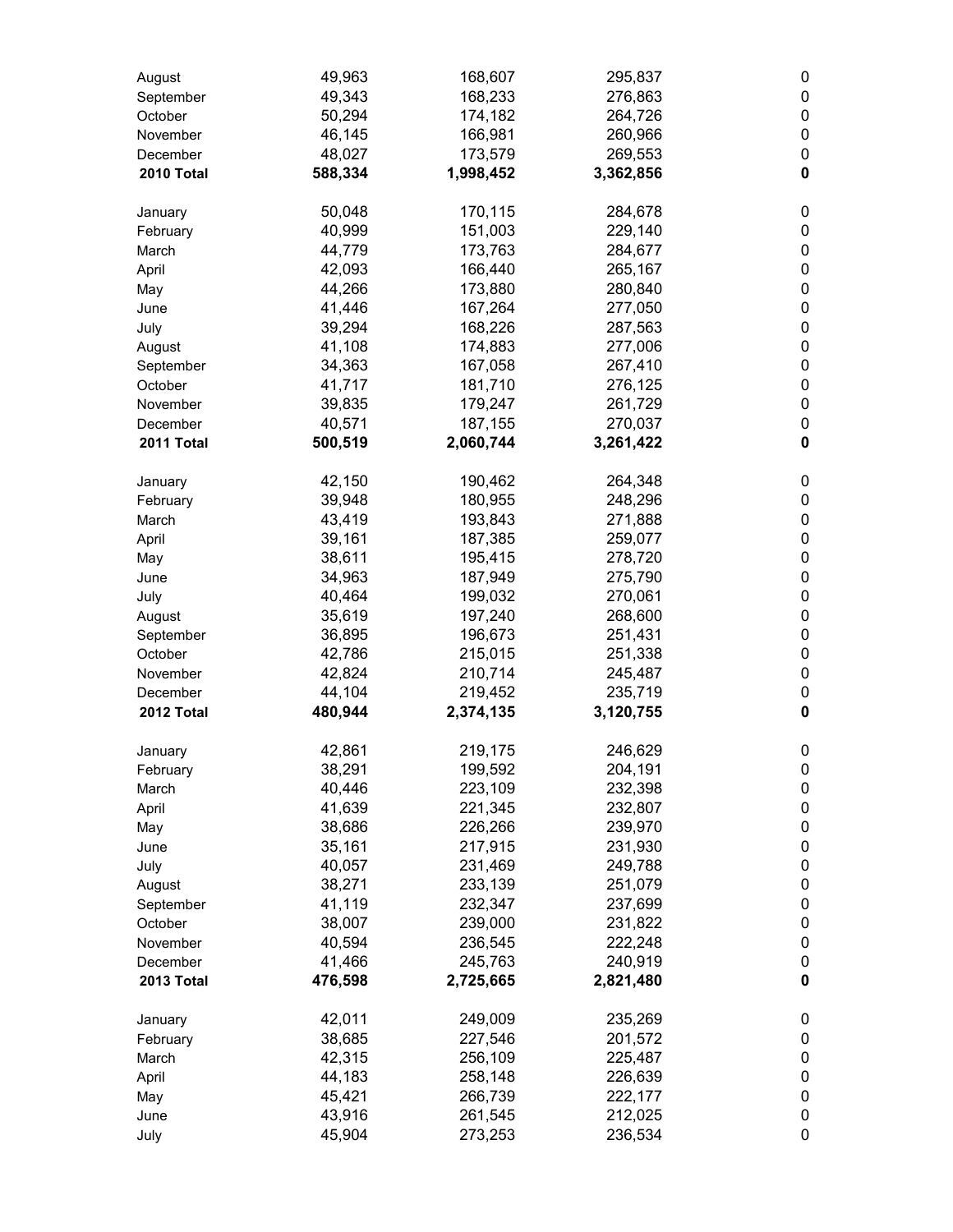| August     | 46,178  | 275,145   | 231,649   | 0           |
|------------|---------|-----------|-----------|-------------|
| September  | 44,203  | 271,404   | 224,851   | 0           |
| October    | 45,836  | 286,231   | 221,600   | 0           |
| November   | 43,188  | 279,201   | 218,845   | 0           |
| December   | 46,623  | 294,365   | 223,978   | 0           |
| 2014 Total | 528,463 | 3,198,695 | 2,680,626 | $\mathbf 0$ |
| January    | 46,644  | 290,933   | 222,315   | 0           |
| February   | 42,280  | 266,295   | 198,807   | 0           |
| March      | 44,182  | 296,903   | 235,360   | 0           |
| April      | 46,407  | 289,485   | 216,229   | 0           |
| May        | 44,951  | 293,372   | 224,604   | 0           |
| June       | 43,110  | 280,326   | 219,618   | 0           |
| July       | 49,166  | 292,324   | 228,160   | 0           |
| August     | 51,099  | 291,406   | 239,212   | 0           |
| September  | 50,392  | 283,797   | 216,838   | 0           |
| October    | 49,498  | 291,030   | 220,171   | 0           |
| November   | 46,290  | 279,525   | 221,130   | 0           |
| December   | 50,323  | 286,792   | 244,965   | 0           |
| 2015 Total | 564,342 | 3,434,019 | 2,687,409 | $\mathbf 0$ |
| January    | 49,388  | 285,106   | 236,065   | 0           |
| February   | 44,933  | 262,585   | 229,492   | 0           |
| March      | 49,962  | 281,510   | 248,383   | 0           |
| April      | 47,209  | 265,973   | 228,344   | 0           |
| May        | 49,378  | 273,544   | 245,749   | 0           |
| June       | 46,527  | 260,115   | 226,802   | 0           |
| July       | 48,609  | 267,685   | 250,986   | 0           |
| August     | 50,136  | 268,777   | 248,482   | 0           |
| September  | 45,239  | 255,565   | 241,213   | 0           |
| October    | 49,755  | 272,402   | 234,666   | 0           |
| November   | 50,466  | 266,648   | 240,691   | 0           |
| December   | 53,468  | 272,116   | 242,335   | 0           |
| 2016 Total | 590,884 | 3,241,592 | 2,873,208 | $\pmb{0}$   |
| January    | 53,916  | 274,043   | 262,811   | 0           |
| February   | 49,075  | 254,337   | 220,558   | 0           |
| March      | 55,036  | 283,349   | 253,114   | 0           |
| April      | 49,899  | 272,543   | 246,132   | $\pmb{0}$   |
| May        | 52,137  | 284,204   | 263,106   | 0           |
| June       | 48,938  | 272,214   | 242,677   | 0           |
| July       | 54,476  | 286,132   | 245,369   | 0           |
| August     | 53,219  | 286,551   | 245,611   | 0           |
| September  | 50,779  | 284,856   | 219,708   | 0           |
| October    | 45,773  | 300,796   | 238,109   | 0           |
| November   | 50,672  | 303,098   | 230,230   | 0           |
| December   | 48,861  | 311,253   | 241,245   | 0           |
| 2017 Total | 612,781 | 3,413,376 | 2,181,893 | $\pmb{0}$   |
| January    | 50,557  | 309,948   | 248,384   | 0           |
| February   | 47,717  | 287,302   | 209,799   | 0           |
| March      | 52,112  | 325,146   | 236,086   | 0           |
| April      | 47,498  | 314,891   | 247,330   | 0           |
| May        | 46,679  | 324,159   | 242,560   | 0           |
| June       | 49,806  | 318,147   | 254,407   | 0           |
| July       | 57,326  | 338,007   | 245,626   | 0           |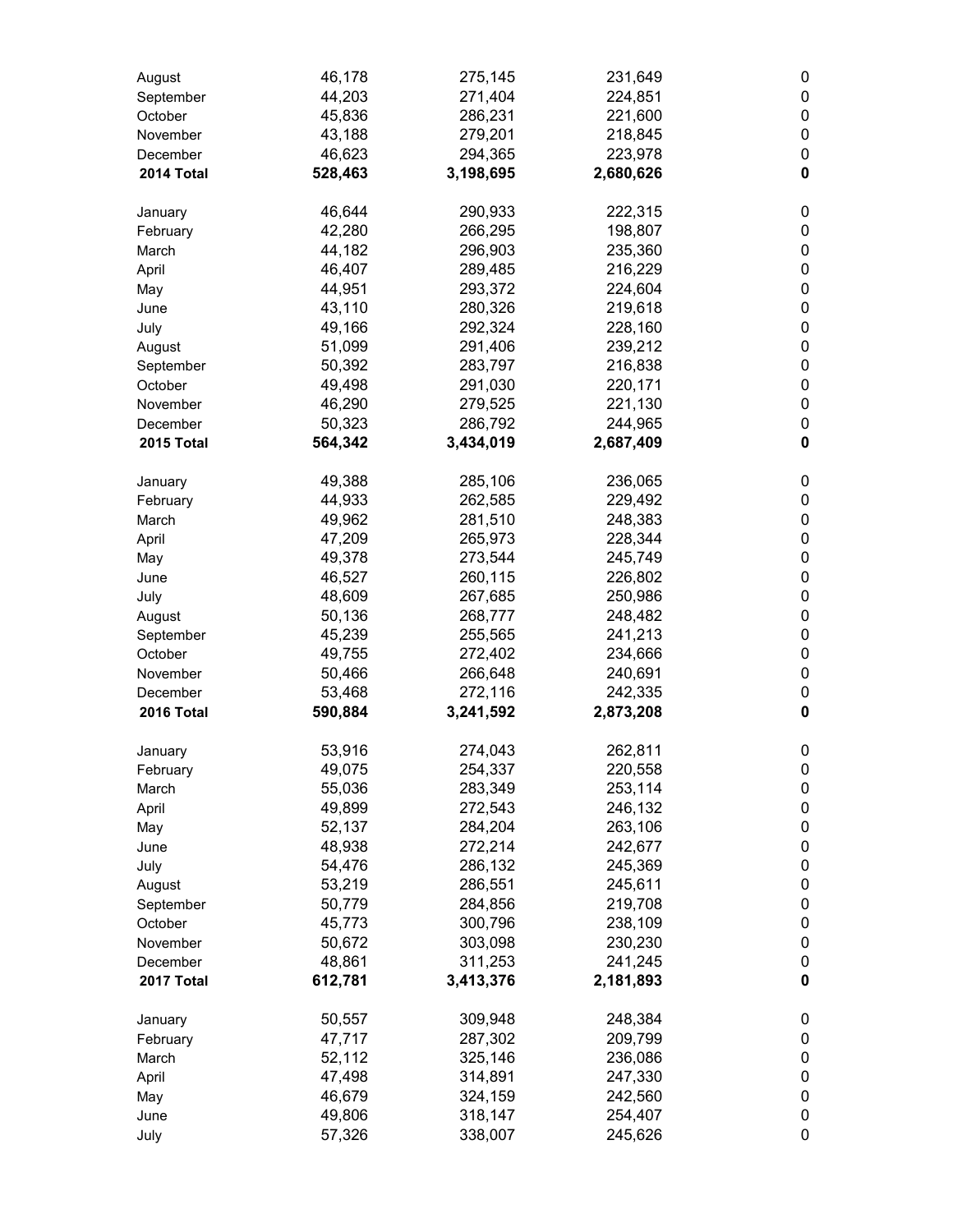| August     | 59,512  | 352,889   | 248,002   | $\pmb{0}$        |
|------------|---------|-----------|-----------|------------------|
| September  | 53,121  | 343,901   | 227,663   | $\pmb{0}$        |
| October    | 53,996  | 358,173   | 226,679   | $\pmb{0}$        |
| November   | 58,013  | 357,213   | 224,694   | $\pmb{0}$        |
| December   | 59,101  | 372,116   | 220,059   | $\pmb{0}$        |
| 2018 Total | 635,438 | 4,001,892 | 2,831,289 | $\mathbf 0$      |
| January    | 59,806  | 367,815   | 233,126   | $\boldsymbol{0}$ |
| February   | 48,886  | 327,007   | 186,243   | $\pmb{0}$        |
| March      | 59,952  | 370,056   | 209,541   | $\pmb{0}$        |
| April      | 59,233  | 364,041   | 210,741   | $\pmb{0}$        |
| May        | 59,731  | 377,059   | 221,900   | $\pmb{0}$        |
| June       | 57,845  | 362,626   | 214,233   | $\pmb{0}$        |
| July       | 47,877  | 366,392   | 214,988   | $\pmb{0}$        |
| August     | 63,797  | 385,168   | 215,273   | $\pmb{0}$        |
| September  | 57,922  | 374,856   | 194,340   | $\pmb{0}$        |
| October    | 59,764  | 392,849   | 193,544   | $\boldsymbol{0}$ |
| November   | 60,424  | 385,793   | 174,486   |                  |
| December   | 61,587  | 396,865   | 211,751   |                  |
| 2019 Total | 696,824 | 4,470,527 | 2,480,166 | $\mathbf 0$      |
| January    | 61,426  | 395,399   | 198,663   | 0                |
| February   | 57,164  | 369,622   | 189,060   | $\pmb{0}$        |
| March      | 59,853  | 394,849   | 195,181   | $\pmb{0}$        |
| April      | 57,353  | 360,299   | 165,586   | $\pmb{0}$        |
| May        | 49,978  | 310,582   | 188,693   | $\pmb{0}$        |
| June       | 46,907  | 313,264   | 191,919   | $\pmb{0}$        |
| July       | 51,101  | 340,152   | 183,087   | $\pmb{0}$        |
| August     | 37,026  | 328,099   | 168,406   | $\pmb{0}$        |
| September  | 45,099  | 326,114   | 161,926   | $\pmb{0}$        |
| October    | 32,765  | 323,601   | 164,088   | $\pmb{0}$        |
| November   | 51,700  | 335,031   | 167,107   | $\pmb{0}$        |
| December   | 55,561  | 343,725   | 177,092   | $\pmb{0}$        |
| 2020 Total | 605,933 | 4,140,737 | 2,150,808 | $\pmb{0}$        |
| January    | 55,290  | 342,747   | 179,284   | $\pmb{0}$        |
| February   | 49,344  | 273,646   | 156,502   | $\pmb{0}$        |
| March      | 57,484  | 345,946   | 179,397   | $\boldsymbol{0}$ |
| April      | 53,037  | 336,905   | 174,564   | $\pmb{0}$        |
| May        | 56,249  | 351,346   | 180,654   | $\pmb{0}$        |
| June       | 53,740  | 338,645   | 198,051   | $\pmb{0}$        |
| July       | 57,405  | 351,228   | 198,242   | $\pmb{0}$        |
| August     | 47,403  | 347,393   | 193,332   | $\pmb{0}$        |
| September  | 31,874  | 325,538   | 195,784   | $\pmb{0}$        |
| October    | 52,307  | 357,314   | 185,112   | $\pmb{0}$        |
| November   | 53,833  | 353,181   | 190,010   | $\pmb{0}$        |
| December   | 53,118  | 359,186   | 199,068   | $\pmb{0}$        |
| 2021 Total | 621,084 | 4,083,075 | 2,230,000 | $\pmb{0}$        |
| January    | 53,147  | 352,494   | 197,873   | $\pmb{0}$        |
| February   |         |           |           |                  |
| March      |         |           |           |                  |
| April      |         |           |           |                  |
| May        |         |           |           |                  |
| June       |         |           |           |                  |
| July       |         |           |           |                  |